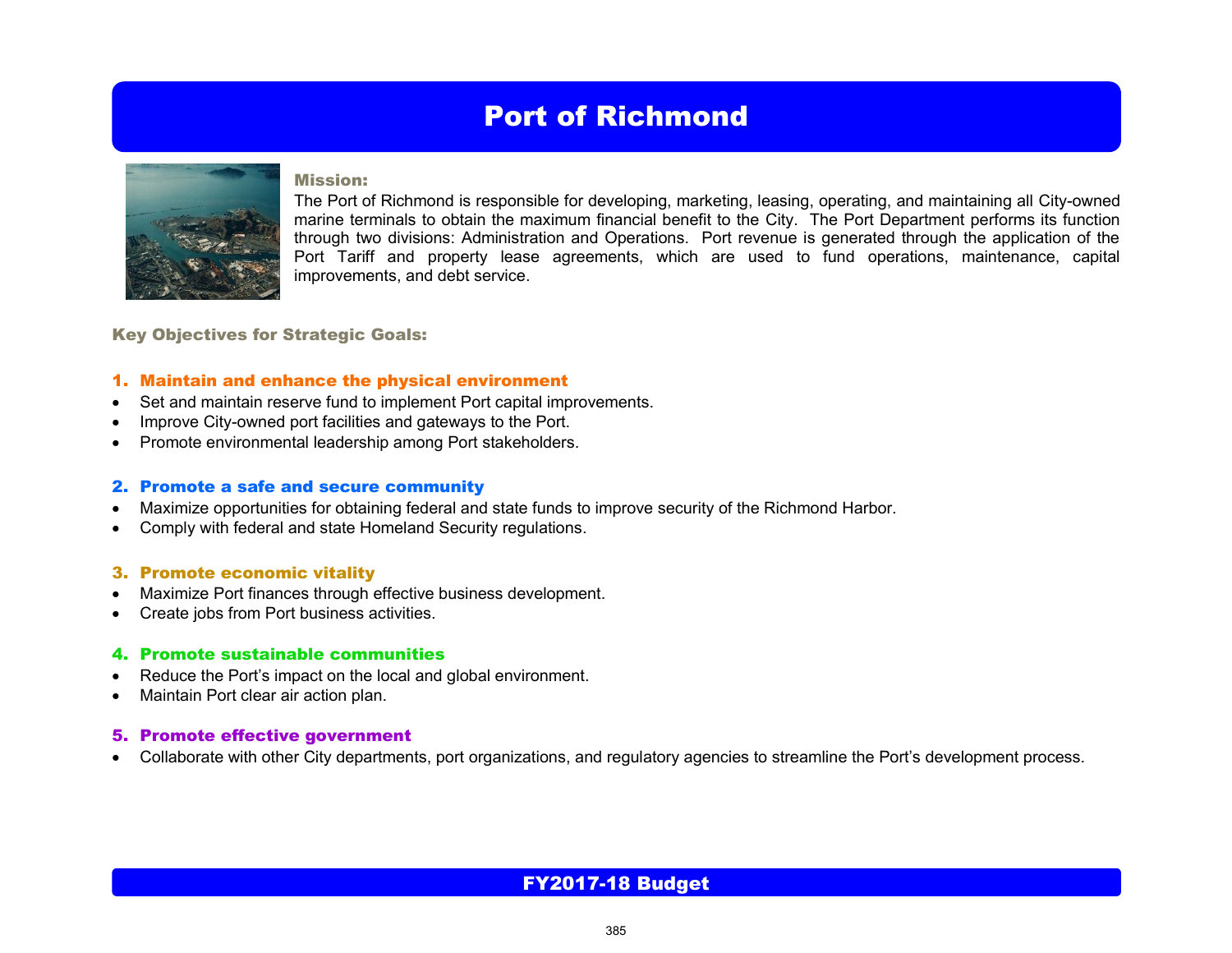# Port of Richmond Administration Division

### Goal

To provide central services that maximizes the Port's operational accuracy and efficiency. Maximize the Port's effectiveness through sound and proactive financial management. To generate business opportunities that maximizes the Port's revenue, profitability, and the Port's contribution to the City of Richmond's overall economic development.

### **Description**

The Division ensures the Port's compliance with all applicable laws and regulations, provides a single point of contact for customer and community relations, negotiates and maintains leases and other business agreements, monitors trends and customer needs, ensures that long-range plans are executed so that Port operations are appropriately tailored to meet current and future trends, and collaborates with other agencies and City departments to maximize community initiatives that involve the Port. The Division maintains a balanced budget, manages the Port's financial and administrative internal control processes, manages account receivables/payables, prepares and analyzes financial reports, and oversees effective cash flow management. The Division continuously explores opportunities for future business development, through networking in Port Industry, attending conferences, and co-marketing with current tenants and terminal operators.

### 2017-18 Supporting Actions

- **3.28.a** Increase overall Port revenue by 20% annually.
- **3.28.b** Maintain a proactive and innovative marketing program that uses both "passive" informational materials (e.g., a comprehensive website and marketing materials), as well as a proactive approach that interfaces with industry-related activities to promote new revenue.
- **3.28.c** Review monthly Profit and Loss with Port management.

### Success Indicators

|        |                                                                  | 2017-18    |
|--------|------------------------------------------------------------------|------------|
|        | <b>Output</b>                                                    | Goal       |
| 3.28.a | Revenue generated                                                | \$9.5M     |
| 3.28.b | Potential new revenue                                            | \$1million |
| 3.28.c | Generate and review monthly Profit and Loss with Port management | 12         |

**Effectiveness**

| 2.22<br>J.LU.Q | $\Omega$<br>evenue <sup>.</sup><br>70.                   | ∍∩0∧<br>20 / |
|----------------|----------------------------------------------------------|--------------|
|                | acre/per year:<br>Rever<br>rated<br>ner<br>aener:<br>nue | .869         |

**Efficiency**

| 0.00 | acre<br>i otal cost per | nnr<br>…<br>.uuu<br>۰DZ |
|------|-------------------------|-------------------------|
|------|-------------------------|-------------------------|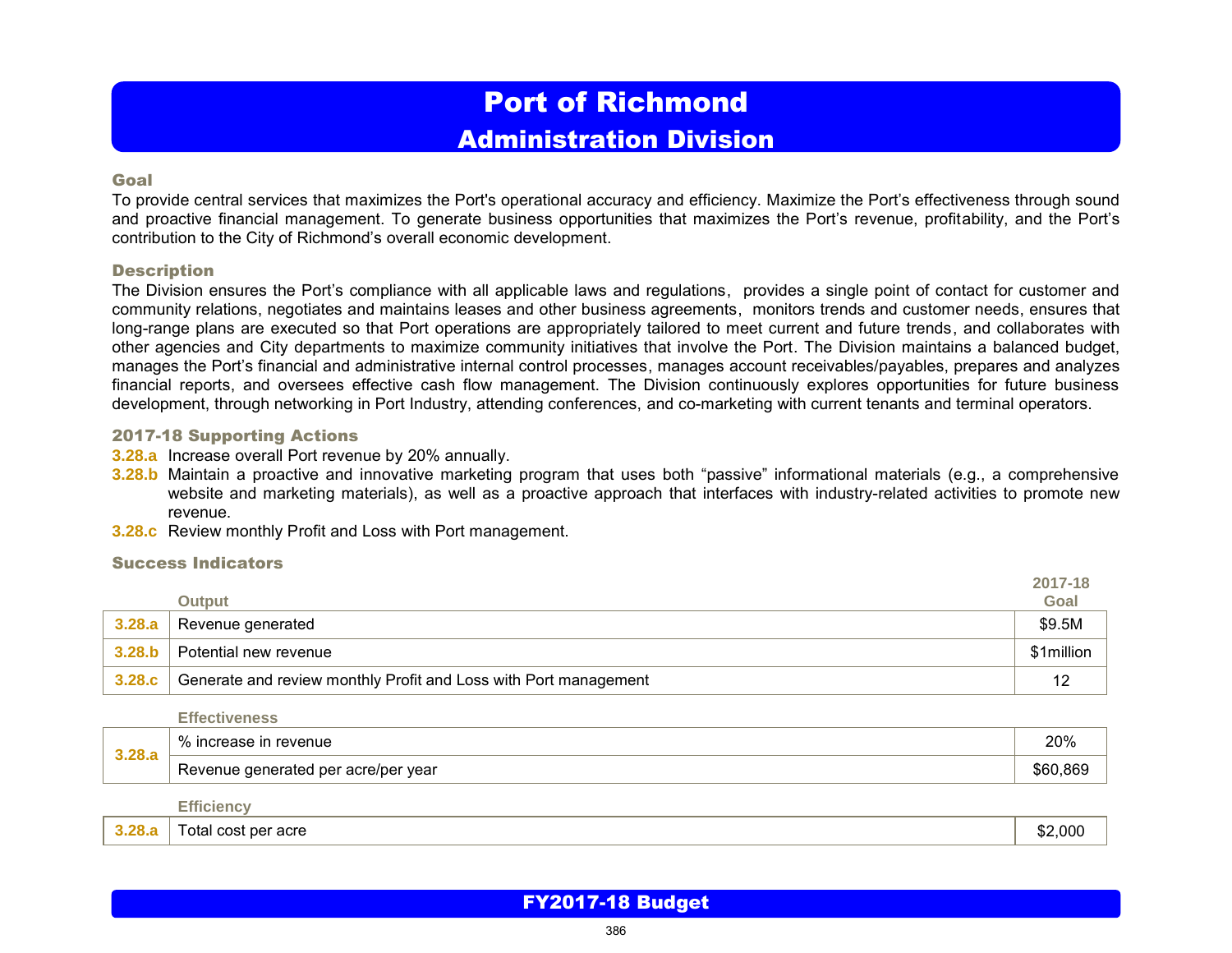# Port of Richmond

# Operations Division

### Goal

To maintain and continually improve the Port's facilities in order to maximize existing tenant/customer usage and retention, and to attract new tenants that operate their businesses effectively and efficiently.

## **Description**

The Operations Division develops, operates and maintains the Port facilities owned by the City of Richmond (five terminals and approximately 200 acres).

## 2017-18 Supporting Actions

- **3.28.a** Develop and maintain a maintenance improvement plan in compliance with City requirements that includes an inspection and maintenance schedule.
- **3.28.b** Develop, implement and maintain a Port security plan that meets or exceeds state and federal standards.
- **3.28.c** Implement and maintain a program that reduces the Port's environmental impact wherever possible.
- **3.28.d** Manage all existing short and long-term leases, focusing on renegotiation to increase revenue and standardization.
- **3.28.e** Adhere with industry safety standards (U.S. Coast Guard, OSHA and Cal-OSHA).
- **3.28.f** Continuously track the number of vehicles imported.
- **3.28.g** Increase the number of jobs around the Port.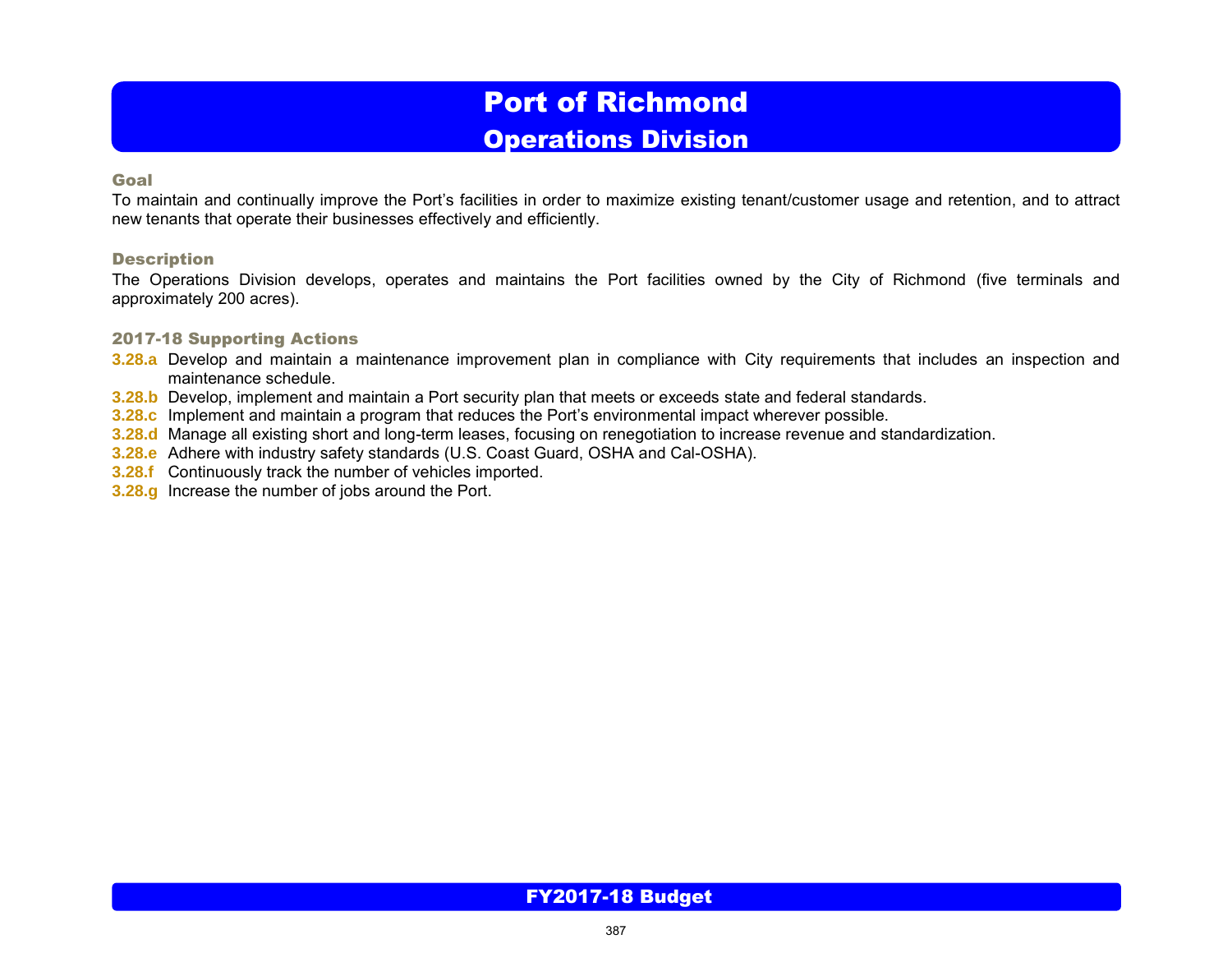# Port of Richmond Operations Division

# Success Indicators

|        | Output                                                   | 2017-18<br>Goal |
|--------|----------------------------------------------------------|-----------------|
| 3.28.a | # of scheduled maintenance projects                      | 2               |
| 3.28.b | % of state/fed security agency oversight compliance      | 100%            |
| 3.28.c | % of state/fed environmental agency oversight compliance | 100%            |
| 3.28.d | # of existing leases (both short and long-term)          | 13              |
| 3.28.e | % of facilities inspected monthly                        | 100%            |
| 3.28.f | # of vehicles imported                                   | 205,000         |
| 3.28.g | # of jobs created                                        | 50              |

### **Effectiveness**

| 3.28.a | % of scheduled maintenance projects performed on time | 100% |
|--------|-------------------------------------------------------|------|
|        | # of unscheduled maintenance projects                 |      |
| 3.28.b | # of security violations                              |      |
| 3.28.d | # of leases reviewed                                  | 13   |
| 3.28.e | % of environmental standard compliance                | 100% |

# **Efficiency**

| 3,28,a | Maintenance cost per acre                              | \$865 |
|--------|--------------------------------------------------------|-------|
|        | $\vert$ 3.28.b $\vert$ Cost of security-related fine   |       |
|        | 3.28. $c$ Cost of implementing environmental standards |       |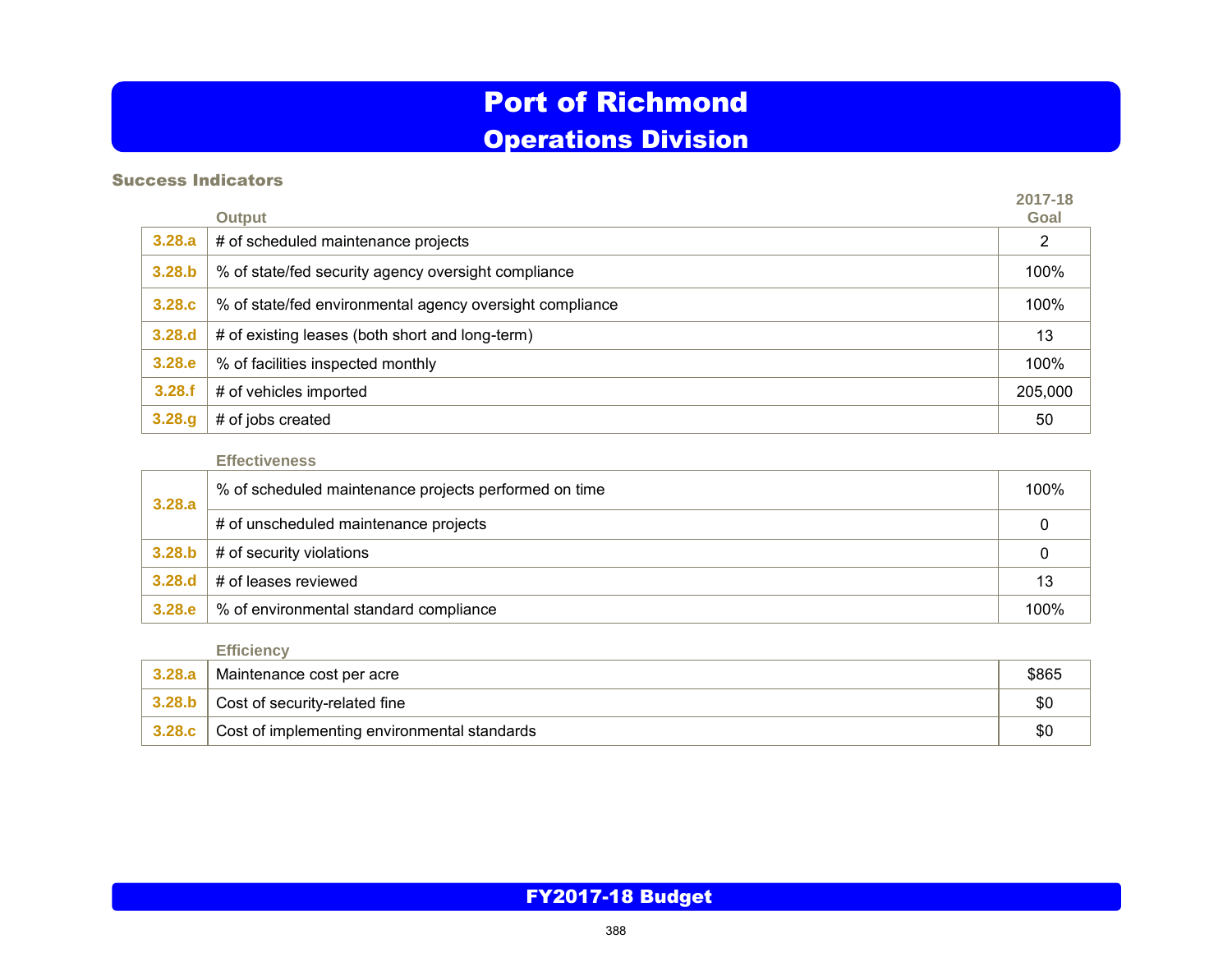# Port of Richmond Program Organizational Chart

| *Office Administration  |
|-------------------------|
| *Insurance Compliance   |
| *Procurement Compliance |
| *Purchasing             |
| *Accounts Payable       |
| *Accounts Receivable    |
| *Property Management    |
| *Record Retention       |
| *Regulatory Compliance  |
| *Tariff Compliance      |
| *Tonnage Statistic      |
| *Vessel A/D Data        |

# **Administration Business Development/ Operations**

# \*Business Plan

\*Contracting

\*Lease Negotiations

\*Marketing

\*Permitting (CEQA)

\*Project Planning

\*Construction

\*CIP Project Management

\*Engineering

\*Facility Security

\*Maintenance

\*Safety Compliance

\*Special Projects

\*Vessel Scheduling

\*Grants Projects Management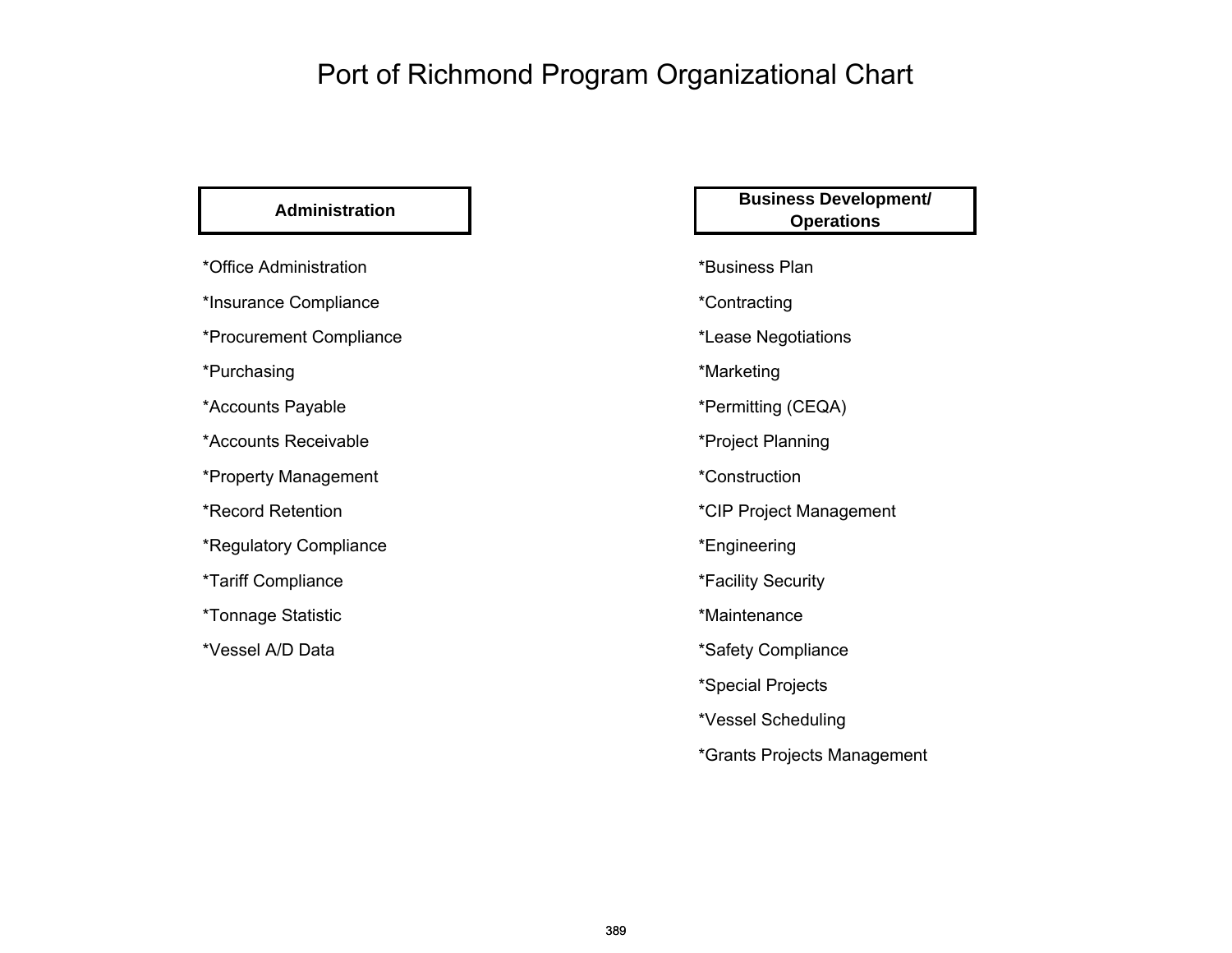

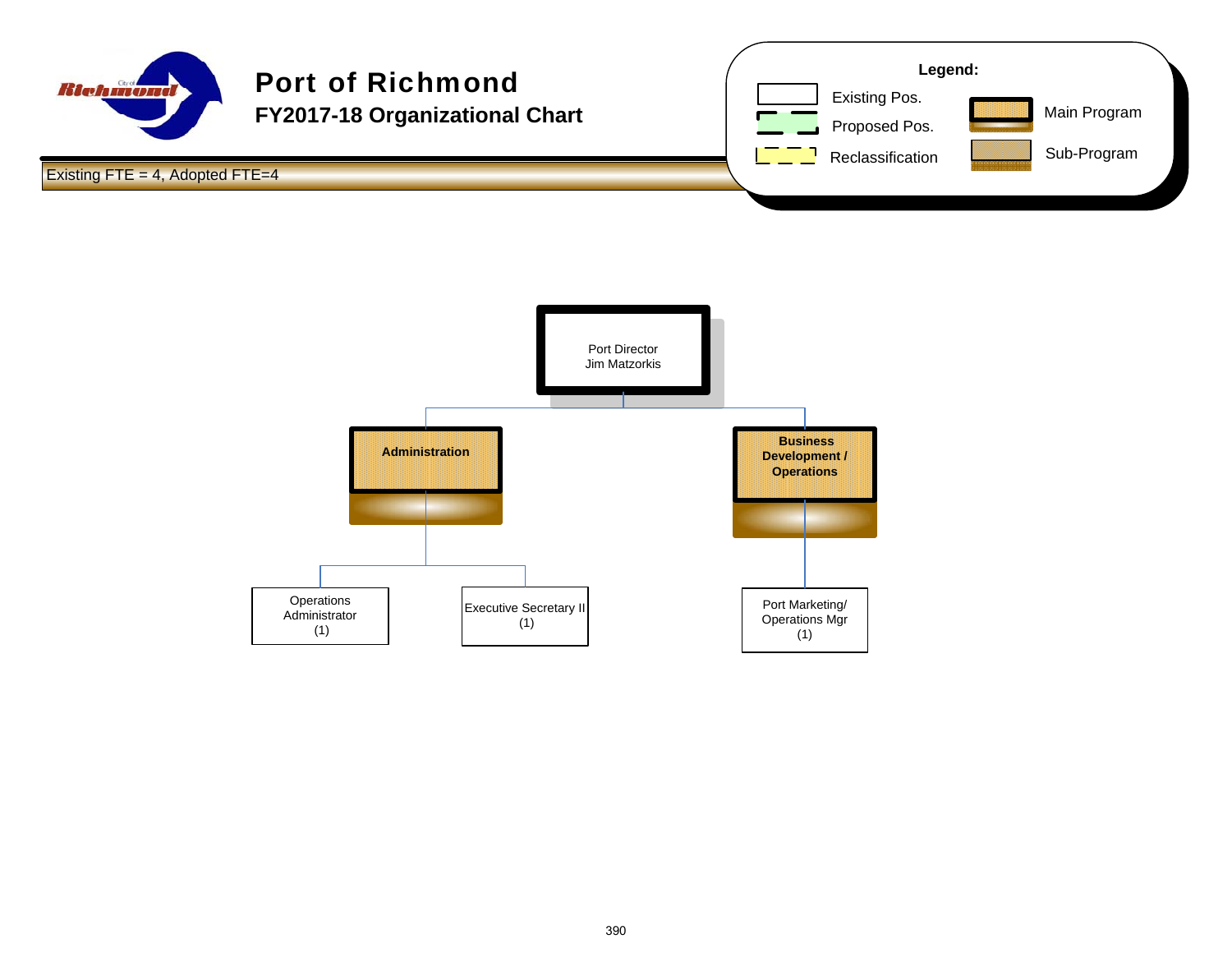# **City of Richmond Multi-Year Comparative Position Listing**

| <b>Department</b>                        | <b>Adopted</b><br>FY2014-2015 | <b>Adopted</b><br>FY2015-2016 | <b>Adopted</b><br>FY 2016-2017 | <b>Mid-Year</b><br>FY 2016-2017 | <b>Adopted</b><br>FY 2017-2018 |
|------------------------------------------|-------------------------------|-------------------------------|--------------------------------|---------------------------------|--------------------------------|
|                                          |                               |                               |                                |                                 |                                |
| <b>PORT of RICHMOND</b>                  |                               |                               |                                |                                 |                                |
| Development Project Mgr II               | 1.0                           |                               |                                |                                 |                                |
| <b>Executive Secretary II</b>            |                               | 1.0                           | 1.0                            | 1.0                             | 1.0                            |
| <b>Finance Manager II</b>                | 1.0                           |                               |                                |                                 |                                |
| <b>Operations Administrator</b>          | 1.0                           | 1.0                           | 1.0                            | 1.0                             | 1.0                            |
| Maintenance Lead Worker                  | 1.0                           |                               |                                |                                 |                                |
| <b>Port Director</b>                     | 1.0                           | 1.0                           | 1.0                            | 1.0                             | 1.0                            |
| <b>Port Marketing/Operations Manager</b> | 1.0                           | 1.0                           | 1.0                            | 1.0                             | 1.0                            |
| Total Full-Time Equivalents (FTEs)       | 6.0                           | 4.0                           | 4.0                            | 4.0                             | 4.0                            |